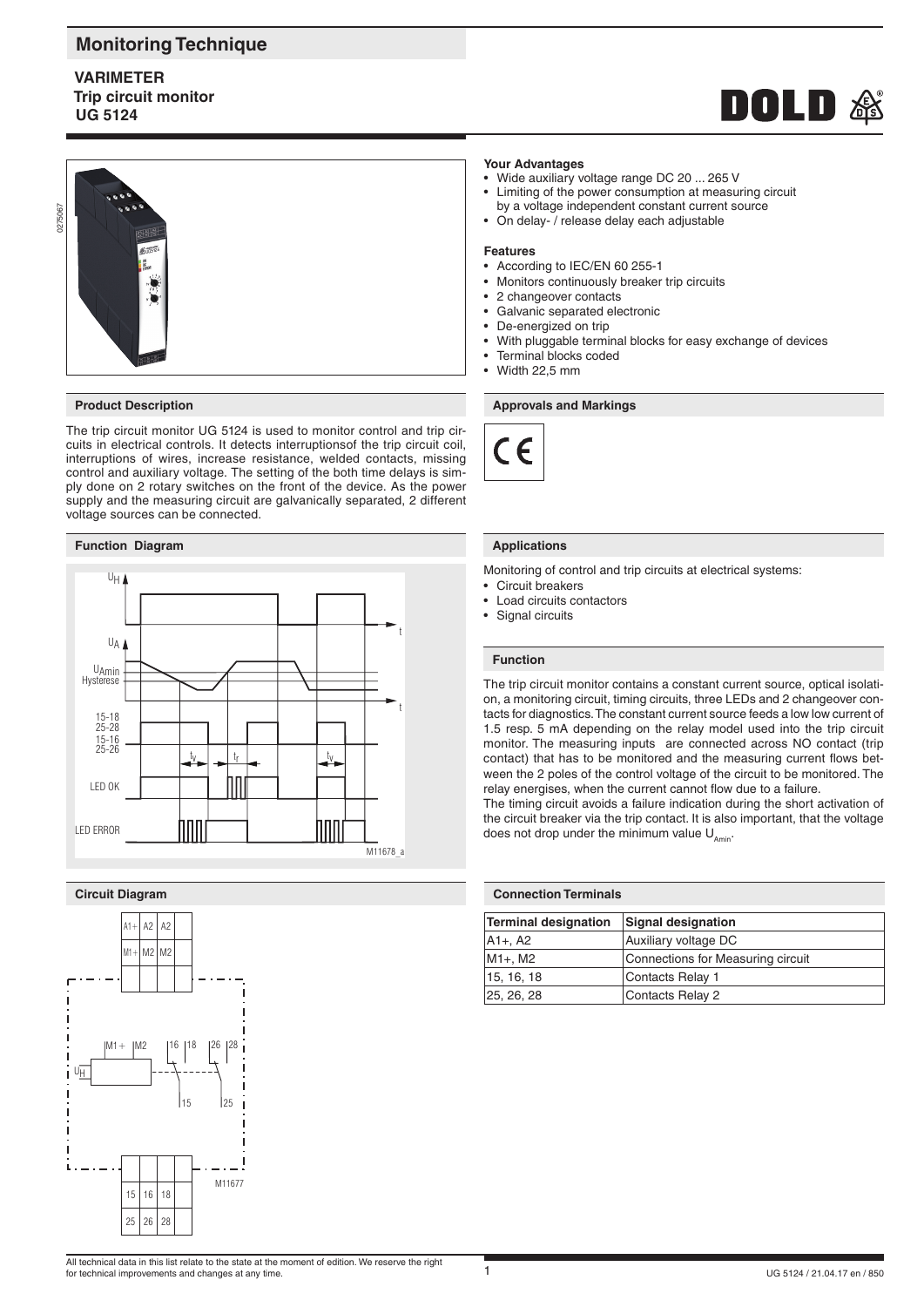# **Function Note**

The required voltage in the trip circuit for a correct function can be calculated as follows.

 $U_{C}$  >  $U_{Amin}$  + ( $R_{C}$  \*  $I_{C}$ )

| Variant | Measuring current $I_c$   Voltage $U_{Amin}$ |      |
|---------|----------------------------------------------|------|
|         | $1.5 \text{ mA}$                             | 40 V |
|         | 5 mA                                         | 20V  |

 $U_c =$  Control voltage

- $U_A$  = Measuring voltage M1+/M2
- $R_c$  = Resistance of tripping coil
- $I_c$  $=$  Measuring current



The voltage  $\mathsf{U}_{_{\mathsf{Amin}}}$  has a hysteresis of 2 %. I.e. the relay switches at a voltage of  $\ U_{\text{Amin}}$  - Hysteresis in error state (contacts 15, 16 and 25, 26 closed). If the voltage U<sub>Amin</sub> is acceded, the relay switches to good stated (contacts 15, 18 and 25, 28 closed).

| <b>Indicators</b> |                            |                                              |
|-------------------|----------------------------|----------------------------------------------|
| green LED "ON":   |                            | permanent on: Auxiliary supply connected     |
| yellow LED "OK":  | permanent on:<br>flashing: | No failure.<br>Release delay time is running |
| red LED "Error":  | permanent on:<br>flashing: | Failure.<br>On delay time is running         |

# **Technical Data**

**Time circuit**

**Time setting On delay t<sub>v</sub>: Release delay t:**<br>**Repeat accuracy:** 

**:** 0 ... 9 s (1 s steps) **:** 0 ... 4 s (1 s steps)  $\pm$  2 % of the set value

**Auxiliary voltage UH:** DC 20 ... 265 V

**Nominal consumption:** 2 W

# **Measuring circuit M1+ / M2**

| Measuring current I <sub>c</sub>                           |                |
|------------------------------------------------------------|----------------|
| up to $1.5$ mA:                                            | $1,5$ mA, typ. |
| up to 5 mA:                                                | 5 mA, typ.     |
| <b>Measuring voltage range</b>                             |                |
| Measuring current $I_c$ up to 1.5 mA: DC 40 $\ldots$ 265 V |                |
| Measuring current $I_c$ up to 5 mA: DC 20  60 V            |                |
| Voltage U <sub>Amin</sub>                                  |                |
| Measuring current $I_c$ up to 1.5 mA: DC 40 V              |                |
| Measuring current $I_c$ up to 5 mA: DC 20 V                |                |
| Accuracy:                                                  | ± 5%           |
| Hysteresis:                                                | 2%             |
| Repeat accuracy:                                           | $< 3\%$        |

**Auxiliary voltage input A1+ / A2**

| Auxiliary voltage U <sub>H</sub> : |  |
|------------------------------------|--|
| <b>Nominal consumption:</b>        |  |

**Output**

| <b>Contacts:</b><br>Thermal current I <sub>th</sub> :<br><b>Switching capacity</b> | 2 changeover contacts<br>see quadratic total current limit curve<br>(max. 4 A per contact) |                                                             |
|------------------------------------------------------------------------------------|--------------------------------------------------------------------------------------------|-------------------------------------------------------------|
| to AC 15:<br>NO contact:<br>NC contact:<br>to DC 13:<br><b>Electrical life</b>     | 3 A / AC 230 V<br>1 A / AC 230 V<br>1 A / DC 24 V                                          | IEC/EN 60 947-5-1<br>IEC/EN 60 947-5-1<br>IEC/EN 60 947-5-1 |
| to AC 15 at 1 A, AC 230 V:<br><b>Permissible switching</b>                         | 1,5 x 10 <sup>5</sup> switch. cycl. IEC/EN 60 947-5-1                                      |                                                             |
| frequency:<br><b>Short circuit strength</b>                                        | 1800/h                                                                                     |                                                             |
| max. fuse rating:<br><b>Mechanical life:</b>                                       | $4$ A gG / gL<br>$\geq$ 30 x 10 <sup>6</sup> switching cycles                              | IEC/EN 60 947-5-1                                           |
| General Data                                                                       |                                                                                            |                                                             |
| <b>Operating mode:</b><br>Temperature range                                        | Continuous operation                                                                       |                                                             |
| Operation:                                                                         | $-10+60$ °C (device free-standing)                                                         |                                                             |
| Storage<br>Altitude:                                                               | $-40+80 °C$<br>$< 2.000 \text{ m}$                                                         | IEC 60 664-1                                                |
| <b>Clearance and creepage</b><br>distances                                         |                                                                                            |                                                             |
| Rated insulation voltage:                                                          | 300 V                                                                                      |                                                             |
| Overvoltage category:<br>rated impuls voltage /                                    | Ш                                                                                          |                                                             |
| pollution degree:                                                                  |                                                                                            | IEC 60 664-1                                                |
| Auxiliary voltage / Measuring input: 6 kV / 2                                      |                                                                                            |                                                             |
| Auxiliary voltage / Contacts:                                                      | 6 kV / 2                                                                                   |                                                             |
| Measuring input / Contacts:                                                        | 6 kV / 2                                                                                   |                                                             |
| Contacts 11, 12, 14 / 21, 22, 24:<br><b>EMC</b>                                    | 6 kV / 2                                                                                   |                                                             |
| Electrostatic discharge (ESD):<br><b>HF</b> irradiation                            | 8 kV (air)                                                                                 | IEC/EN 61000-4-2                                            |
| 80 MHz  6 GHz:<br>Damped oscillatory<br>wave immunity test                         | 10V/m                                                                                      | IEC/EN 61000-4-3                                            |
| Differential mode voltage:                                                         | 1 kV                                                                                       | IEC/EN 61000-4-18                                           |
| Common mode voltage:                                                               | 2,5 kV                                                                                     | IEC/EN 61000-4-18                                           |
| Fast transients:                                                                   | 2 kV                                                                                       | IEC/EN 61000-4-4                                            |
| Surge voltages<br>between                                                          |                                                                                            |                                                             |
| wires for power supply:                                                            | 2 kV                                                                                       | IEC/EN 61000-4-5                                            |
| between wire and ground:                                                           | 4 kV                                                                                       | IEC/EN 61000-4-5                                            |
| HF-wire guided:                                                                    | 10V                                                                                        | IEC/EN 61000-4-6                                            |
| Interference suppression:<br>Degree of protection                                  | Limit value classe B                                                                       |                                                             |
| Housing:                                                                           | IP 40                                                                                      | IEC/EN 60 529                                               |
| Terminals:                                                                         | IP 20                                                                                      | IEC/EN 60 529                                               |
|                                                                                    |                                                                                            |                                                             |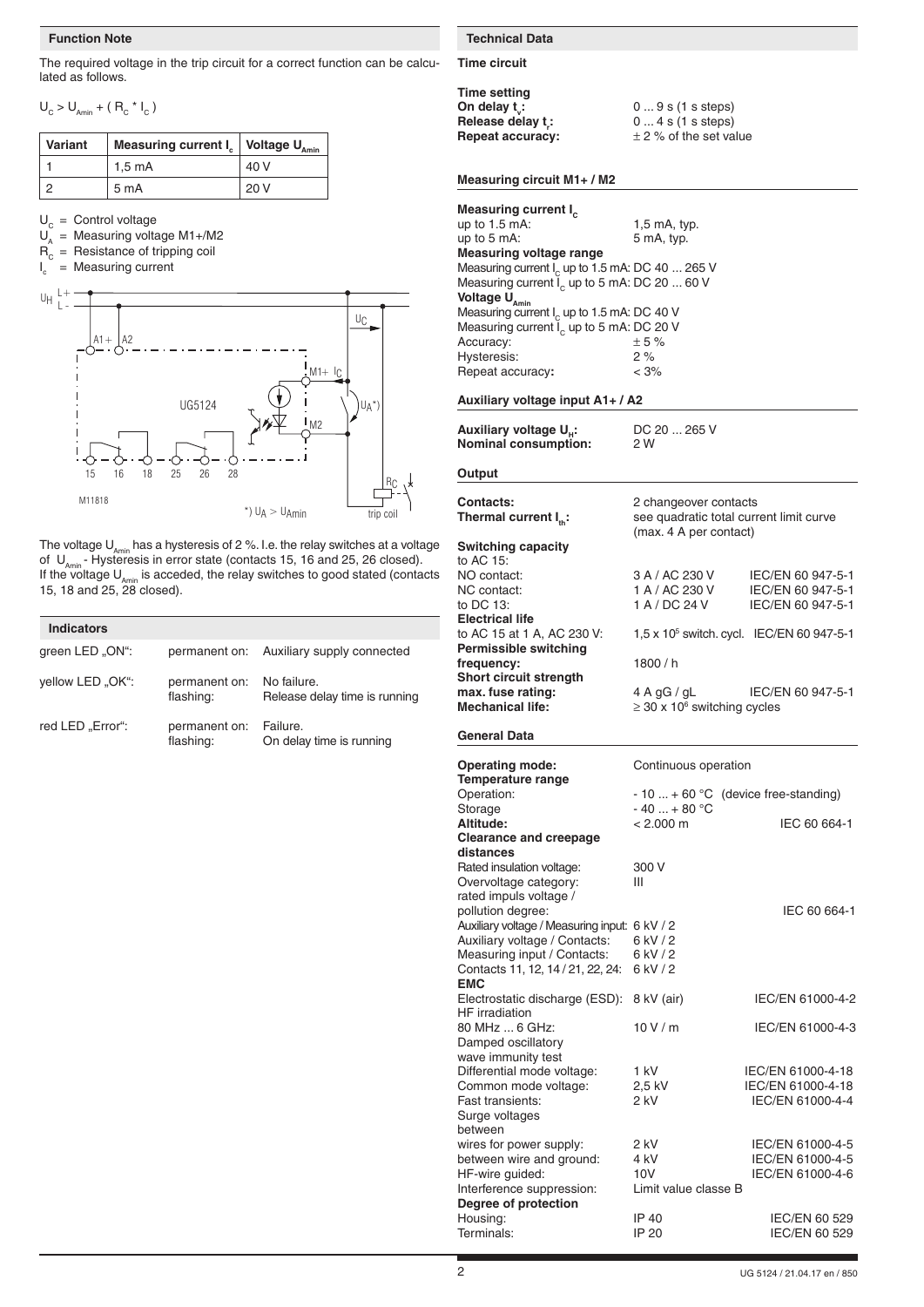| <b>Technical Data</b>                                                                 |                                                                                                                                                           |                                          | Т               |
|---------------------------------------------------------------------------------------|-----------------------------------------------------------------------------------------------------------------------------------------------------------|------------------------------------------|-----------------|
| Housing:                                                                              | Thermpolastic with V0 behaviour<br>according to UL subject 94                                                                                             |                                          | Fε              |
| <b>Vibration resistance:</b>                                                          | Amplitude 0,35 mm,<br>Frequency 10  55 Hz, IEC/EN 60 068-2-6                                                                                              |                                          | $R_6$           |
| Climate resistance:<br>Wire connection:<br><b>Plugin with</b><br>screw terminals (PS) | 10 / 060 / 04                                                                                                                                             | IEC/EN 60 068-1<br>DIN 46 228-1/-2/-3/-4 | Fa<br>Th<br>tri |
| max. cross section:                                                                   | $1 \times 0.25$ 2.5 mm <sup>2</sup> solid or<br>stranded ferruled (isolated) or<br>2 x 0.25  1.0 mm <sup>2</sup> solid or<br>stranded ferruled (isolated) |                                          | re              |
| Insulation of wires<br>or sleeve length:<br>Wire fixing:                              | 7 mm<br>captive slotted screw<br>or cage clamp terminals                                                                                                  |                                          | S               |
| <b>Fixing torque:</b><br><b>Mounting:</b><br>Weight:                                  | $0.5$ Nm<br>DIN rail<br>approx. 152 g                                                                                                                     | <b>IEC/EN 60715</b>                      | <b>WA</b>       |
| <b>Dimensions</b>                                                                     |                                                                                                                                                           |                                          |                 |
| Width x height x depth:                                                               | 22.5 x 107 x 120 mm                                                                                                                                       |                                          |                 |

# **Troubleshooting**

| <b>Failure</b>                                                                                                                    | <b>Potential cause</b>                          |
|-----------------------------------------------------------------------------------------------------------------------------------|-------------------------------------------------|
| Requirement $U_A > U_{A_{min}}$ not fulfilled coil interrupted, increased contact                                                 | Broken wire, blown fuse, tripping<br>resistance |
| Fault in auxiliary supply                                                                                                         | Voltage supply not connected                    |
| The NO contact in the monitored<br>trip circuit is longer closed as requi- NO contact sticks or is welded<br>red during operation |                                                 |

# **Safety Notes**



**Dangerous voltage. Electric shock will result in death or serious injury** 

### WARNUNG **Disconnect all power supplies before servicing equipment**

- Faults must only be removed when the relay is disconnected
- The user has to make sure that the device and corresponding components are installed and wired according to the local rules and law (TUEV, VDE, Health and safety).
- Settings must only be changed by trained staff taking into account the safety regulations. Installation work must only be done when power is disconnected.
- The touch protection of the connected elements and the isolation of the connection wires have to be chosen to be suitable for the highest voltage connected to the device.

# **Set Up Procedure**

The connection has to be made according to the connection examples.